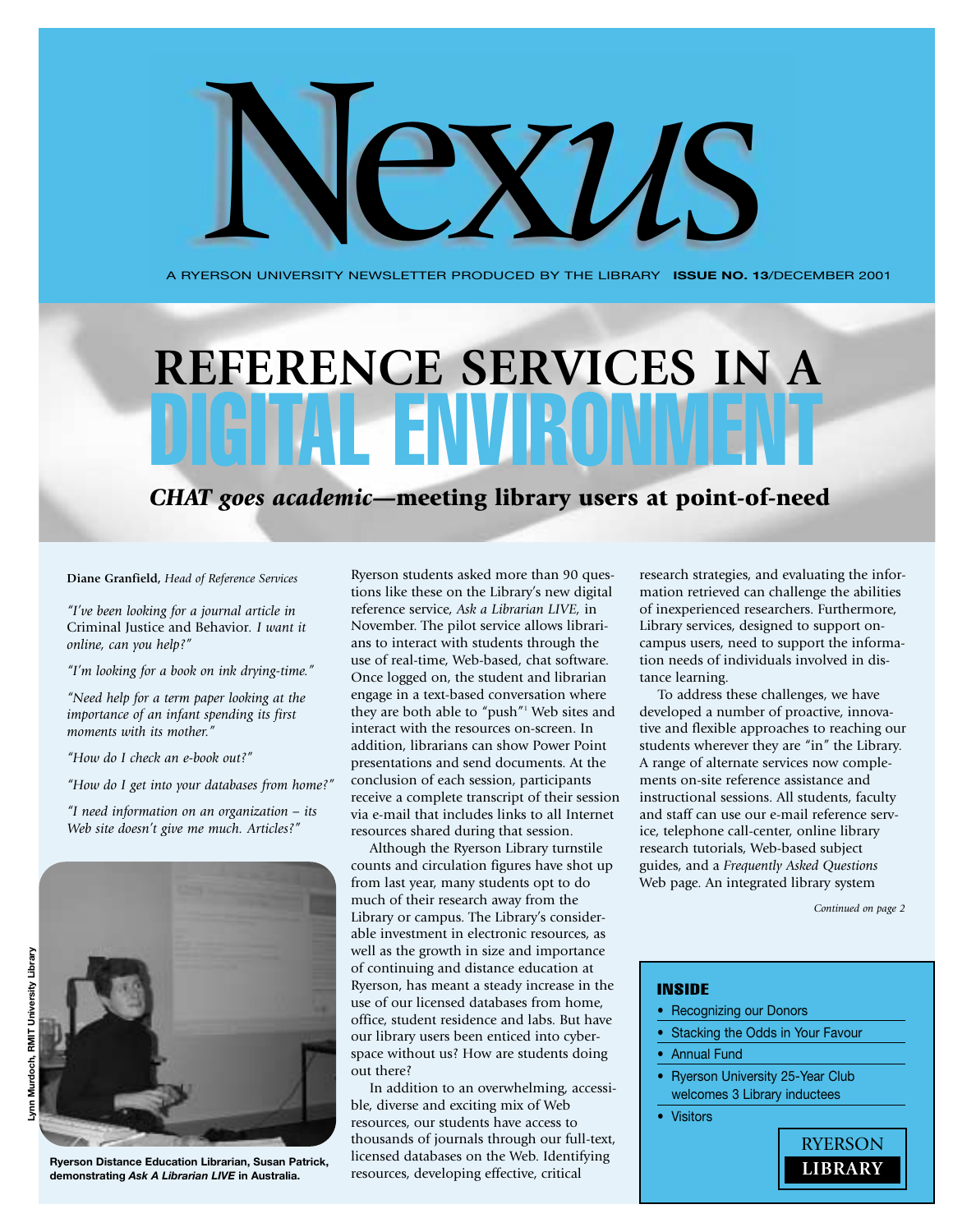## **Reference services continued**

facilitates the cataloguing and delivery of Internet resources, including e-books, and most recently *Ask a Librarian LIVE.*

*Ask a Librarian LIVE* was the subject of a proposal by Diane Granfield, head of Reference, and a group of Ryerson librarians. The project received a portion of Ryerson's McConnell Foundation grant. Ryerson is currently one of only five Canadian university libraries offering a chat reference service. In looking to the future in this fast-evolving digital milieu, the Library hopes to explore extending services beyond opening hours by partnering with other libraries in complementary time zones throughout the world.

## **Ryerson Library a hit in Australia**

**Our Distance Education librarian demonstrated the LSSI (Library Systems & Services) chat software to a number of libraries in Australia this past summer. The Australian librarians showed a strong interest in the potential of the service and Ryerson Library continues to communicate with them as we proceed through the trial and evaluation phases of this pilot project.**

The LSSI<sup>2</sup> software's state-of-the-art features hold much promise in achieving the goal of providing the same quality of reference service over the Internet that was previously available only at the reference desk. One student, who responded to an online satisfaction survey of the *Ask a Librarian LIVE* service, admitted to not visiting the library before, and stated, *"now I can get help wearing my bathrobe!"*

- 1"Push" To send online Web pages to the user in real time.
- 2 *Ask a Librarian LIVE* uses software developed by eGain Communications Corporation distributed through LSSI's (Library Systems & Services) Virtual Reference Service.

Ask a Librarian LIVE **Ask a Librarian is closed for the holidays and will reopen January 7, 2002.**

**www.ryerson.ca/library/ask.html**

# **STACKING THE ODDS IN YOUR FAVOUR**

**Natalie Briggs,** *Lead Hand, Stack Maintenance, Access Services Department*

**Shelvers are a vital and energetic component of the Ryerson Library workforce. There are 20 shelvers at work in the Library in the fall and**

**winter terms and 3 in spring and summer.**

To prepare the Library for the average 4,000 daily users, shelvers arrange 1,200 chairs around 200 tables, 196 study carrels and 185 workstations on eight Library floors.

In the 80 hours each week that the Library is open, these hard-working employees will gather, distribute, sort and shelve an average of 13,000 books and journals.

Shelvers assist users with equipment like photocopiers, microform copiers, the Card Value Centre, and change machines, in addition to performing minor maintenance and identifying machines that require service calls.

More important, shelvers – often the first staff member new users approach – are the human link between the online library catalogue and the books on the shelves. Shelvers refer users to services within the Library and elsewhere on campus, and respond to inquiries about Library policies and procedures as well as the location of books and their loan period.

Equally valuable is the role shelvers play in security procedures, alerting patrolling security officers to situations involving violations of the Library and Student Codes of Conduct, (i.e., theft and vandalism). Members of the shelving staff are often the first to notify security of environmental hazards in the Library such as plumbing leaks, and to identify broken furniture or fixtures that could be hazardous.

### **Student Shelvers**

Our staff appreciates our student shelvers. Library administrators survey them annually, to secure feedback and improve service as an employer and to obtain their unique and valuable perspective on the Library's reputation in the Ryerson student community. Shelvers offer many helpful suggestions about how the Library can improve and promote Library services.

Employment at the Library provides student shelvers with knowledge that they may not have otherwise acquired about Library resources.

**Edwin Boithi,** fourth year Chemical Engineering student shelver, states: *"During group work, I'm assigned to do research because I know how to retrieve Library materials. Understanding how to read a journal citation is also very helpful in my thesis research".* 

*The company hired me for my co-op placement last year because "I had worked independently as a shelver, sometimes without direct supervision. That made me reliable. I know I can be composed and professional under pressure, from trouble-shooting the copiers."*

### **Julie Chan,** a third year Business student shelver agrees.

*"I was hired as Library shelver in my first year, and I remember being intimidated by the many floors of the Library. Shelver-training helped with my orientation in the Library, and the entire University … even helped improve my speed in my summer job."*

Library employment is also beneficial to student shelvers because it provides them with transferable skills, highly valued by employers in their career fields. Operation of the Ryerson Library is a group effort, and an integral part of that effort is the shelving staff. The Ryerson community benefits from this positive reciprocal arrangement.

Shelvers maintain the order that is essential for effective information search and retrieval in the Library collection.

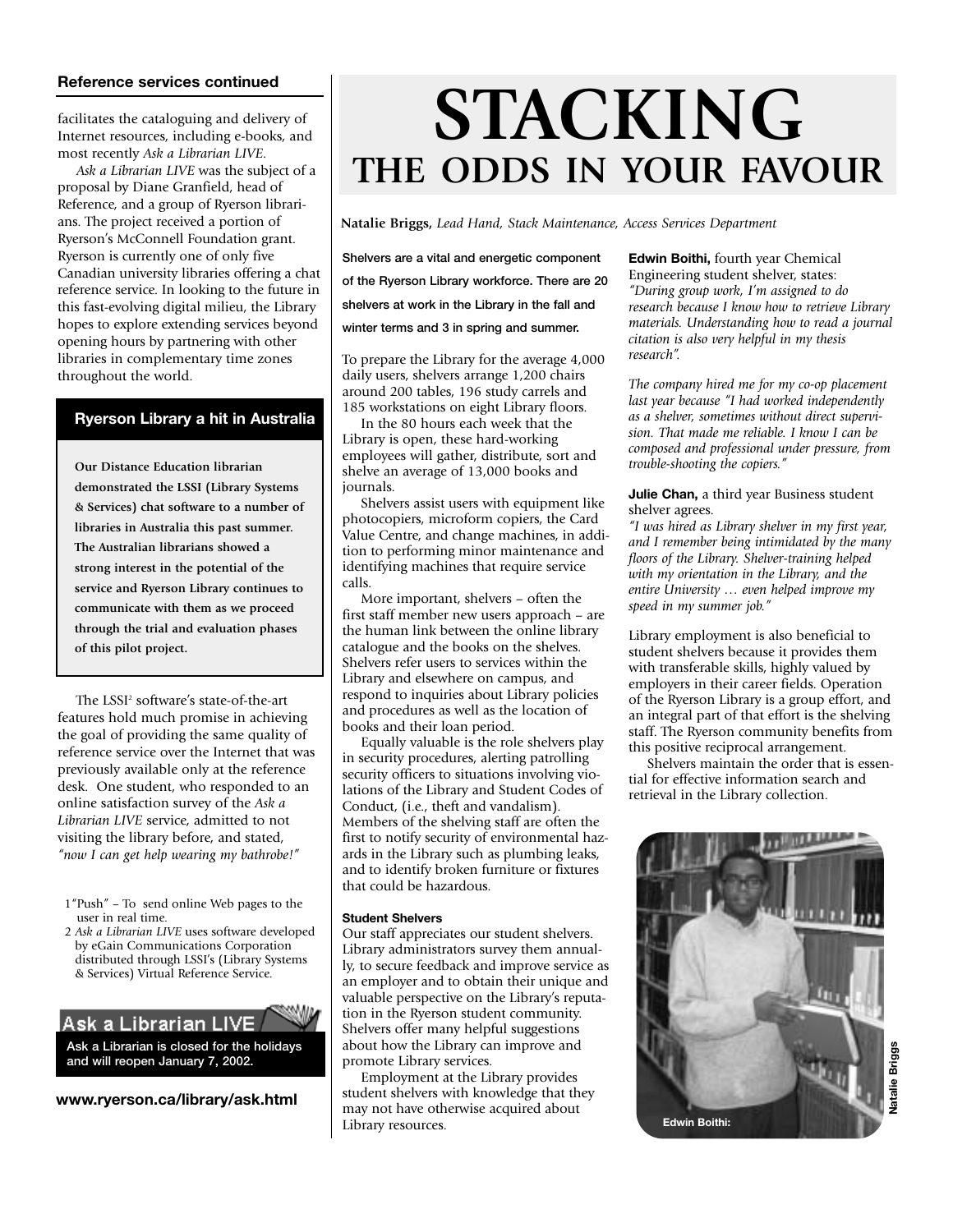

**Marcelle Lean, about to launch the Virtual Donor Wall.**

**www.ryerson.ca/library/ donors/donor.html**

At a celebration held in the Ryerson Library and Archives in November, President Claude Lajeunesse officially thanked Lorraine Monk for her gift of fine art photography books. Marcelle Lean, chair of the Board of Governors' External Relations Committee, launched the Library's Virtual Donor Wall. The event drew several renowned Canadian photographers including Tony Hauser and Marilyn Westlake (pictured at right) and Paul Hoeffler. Claude Doucet, Ryerson archivist, and Peter Higdon, curatorial manager of the Mira

**Recognizing** *our donors*

Goddard Study Centre, looked on as Ms Monk completed her dedication.



**Chief Librarian Cathy Matthews (lf) assists Lorraine Monk as she signs her book – one of the 110 fine art photography books Ms Monk donated to the Library.**

## **Did you know that you can also support student learning and excellence at Ryerson by designating your Annual Fund contribution to the Library?**

If you have already made your annual fund donation and wish to designate it to the Library, please contact Helen Deslauriers at the Office of University Advancement at 416- 979-5000, ext. 7469 and request that it be designated to the Library.



*Thank you for investing in our students and in the University's library holdings.*

## FACULTY / STAFF PLEDGE FORM

## RYERSON UNIVERSITY

|                                                         | $\Box$ \$1,000 | $\Box$ \$500 | \$250                                                            | $\Box$ \$125                       |  | $\square$ \$75 | )ther_ |  |
|---------------------------------------------------------|----------------|--------------|------------------------------------------------------------------|------------------------------------|--|----------------|--------|--|
| I prefer to make payments against my pledge:            |                |              |                                                                  | My preferred method of payment is: |  |                |        |  |
| $\square$ by payroll deduction (Ryerson employees only) |                |              |                                                                  | $\Box$ MasterCard<br>$\Box$ Visa   |  |                |        |  |
|                                                         |                |              |                                                                  | Card Number                        |  |                |        |  |
| $\Box$ with post-dated cheques monthly $\Box$ quarterly |                |              |                                                                  | Expiry Date_                       |  |                |        |  |
| $\Box$ cheque (Payable to Ryerson University)           |                |              |                                                                  |                                    |  |                |        |  |
| $\Box$ I would like to designate my gift to the Library |                |              | Signature_                                                       |                                    |  |                |        |  |
| Name:_                                                  |                |              | $\Box$ I wish to remain anonymous in donor recognition listings. |                                    |  |                |        |  |
| Dep:                                                    |                |              | All gifts to Ryerson qualify for income tax credit.              |                                    |  |                |        |  |
|                                                         |                |              |                                                                  |                                    |  |                |        |  |

Ryerson University, 350 Victoria Street, Toronto, Ontario M5B 2K3 416-979-5018 Fax 416-979-5166 E-mail: alumni@ryerson.ca Web site: http://www.ryerson.ca/alumni

*Canada Customs and Revenue Agency Registration Number 119130383RR0001. Ryerson University. 350 Victoria Street, Toronto, Ontario, Canada M5B 2K3*